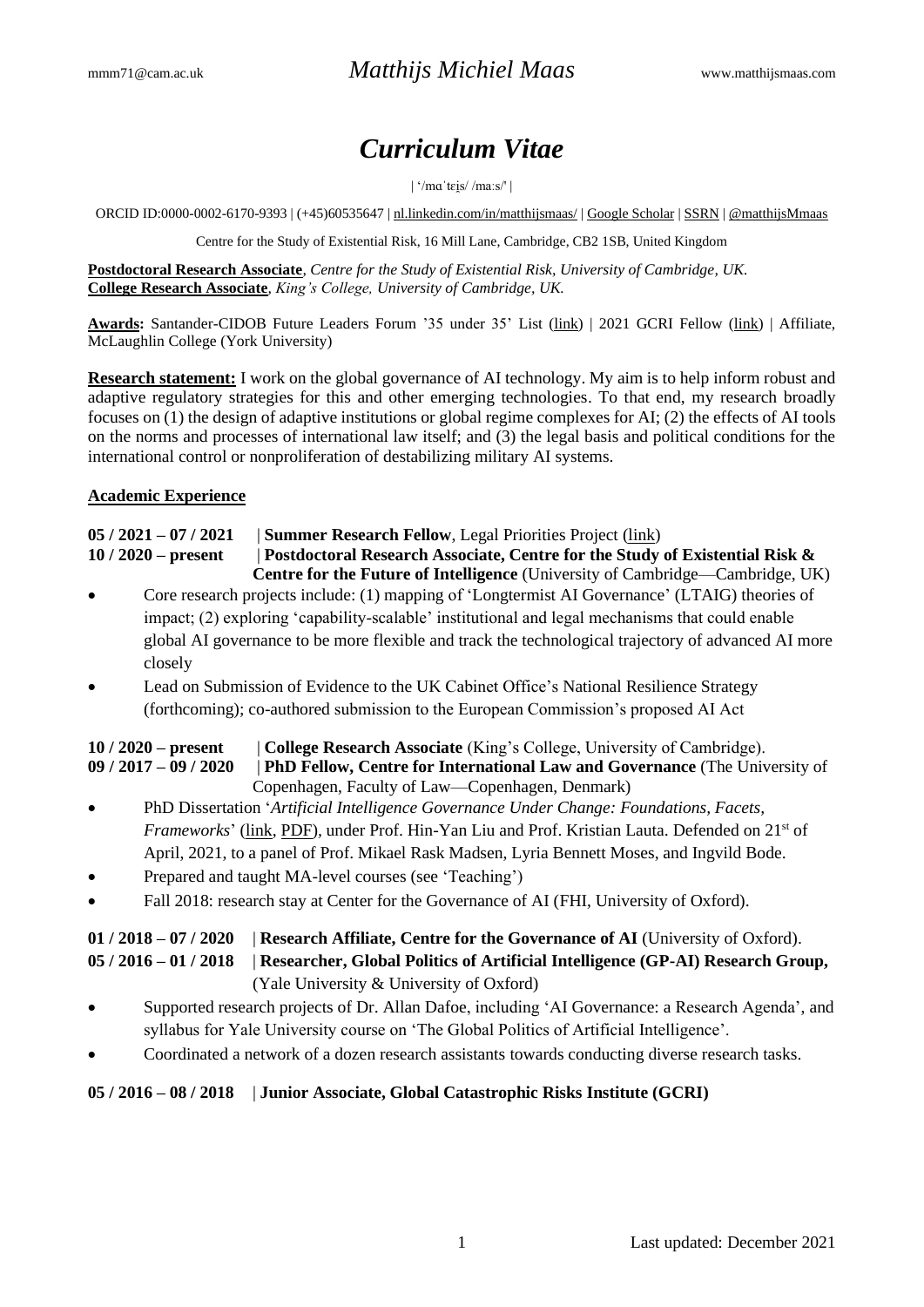**Education & Qualifications**

|                     | 04/2016 - 07/2016   FullStack Web Development Bootcamp, (Le Wagon / B. Startup School             |
|---------------------|---------------------------------------------------------------------------------------------------|
|                     | Amsterdam)                                                                                        |
|                     | $09/2012-08/2013$   MSc in International Relations; graduated With Distinction (The University of |
|                     | Edinburgh—Edinburgh, UK)                                                                          |
| $08/2009 - 05/2012$ | BA, Liberal Arts & Sciences; graduated <i>Cum Laude</i> (GPA of 3.6/4.0)                          |
|                     | (University College Utrecht—Utrecht, The Netherlands)                                             |

### **Publication & dissemination profile**

As of October 10<sup>th</sup>, 2021, I have published **16** papers (6 solo, 10 co-authored), and 5 reports and policy submissions, with **4** additional (1 solo, 3 co-authored) papers currently under review. Since 2017, my work has garnered **371** citations (h-index: **10**; i10-index: **11**).

Journal articles:

- 1. Maas, Matthijs M. 'Aligning AI Regulation to Sociotechnical Change'. In: Justin Bullock, Baobao Zhang, Yu-Che Chen, Johannes Himmelreich, Matthew Young, Antonin Korinek & Valerie Hudson (eds.). *Oxford Handbook on AI Governance* (Oxford University Press, 2022 forthcoming). [\(SSRN](https://papers.ssrn.com/sol3/papers.cfm?abstract_id=3871635)  [preprint\)](https://papers.ssrn.com/sol3/papers.cfm?abstract_id=3871635)
- 2. Stix, Charlotte, and Matthijs M. Maas. "Bridging the Gap: The Case for an 'Incompletely Theorized Agreement' on AI Policy." **AI and Ethics**, January 15, 2021. [\(link\)](https://doi.org/10.1007/s43681-020-00037-w).
- 3. Liu, Hin-Yan, and Matthijs M. Maas. "'Solving for X?' Towards a Problem-Finding Framework to Ground Long-Term Governance Strategies for Artificial Intelligence." *Futures* 126 (February 1, 2021): 22. [\(link\)](https://doi.org/10.1016/j.futures.2020.102672).
- 4. Cihon, Peter, Matthijs M. Maas, and Luke Kemp. "Fragmentation and the Future: Investigating Architectures for International AI Governance." *Global Policy* 11, no. 5 (November 2020): 545–56. [\(link\)](https://doi.org/10.1111/1758-5899.12890).
- 5. Liu, Hin-Yan, Matthijs Maas, John Danaher, Luisa Scarcella, Michaela Lexer, and Leonard Van Rompaey. "Artificial Intelligence and Legal Disruption: A New Model for Analysis." *Law, Innovation and Technology* (September 16, 2020): 1–54. [\(link\)](https://doi.org/10.1080/17579961.2020.1815402).
- 6. Liu, Hin-Yan, Kristian Cedervall Lauta, and Matthijs M. Maas. "Apocalypse Now? Initial Lessons from COVID-19 for the Governance of Existential and Global Catastrophic Risks" *Journal of International Humanitarian Legal Studies* 11, no.2 (2020): 1-16. [\(link\)](https://doi.org/10.1163/18781527-01102004).
- 7. Levin, John-Clark, and Matthijs M. Maas. "Roadmap to a Roadmap: How Could We Tell When AGI is a 'Manhattan Project' Away?" *Proceedings of ECAI/EPAI 2020*. [\(PDF,](http://dmip.webs.upv.es/EPAI2020/papers/EPAI_2020_paper_11.pdf) [arxiv\)](https://arxiv.org/abs/2008.04701)
- 8. Hayward, Keith J, and Matthijs M Maas. "Artificial Intelligence and Crime: A Primer for Criminologists." *Crime, Media, Culture*, June 30, 2020, 1741659020917434. [\(link\)](https://doi.org/10.1177/1741659020917434).
- 9. Cihon, Peter, Matthijs M. Maas, and Luke Kemp. "Should Artificial Intelligence Governance Be Centralised? Design Lessons from History." In *Proceedings of the 2020 AAAI/ACM Conference on AI, Ethics, and Society (AIES '20)*, 228-34. New York, NY, USA: ACM, 2020. [\(link,](https://doi.org/10.1145/3375627.3375857) [arxiv\)](https://arxiv.org/abs/2001.03573).
- 10. Maas, Matthijs M. "International Law Does Not Compute: Artificial Intelligence and The Development, Displacement or Destruction of the Global Legal Order." *Melbourne Journal of International Law* 20, no. 1 (2019): 29–56. [\(PDF,](https://law.unimelb.edu.au/__data/assets/pdf_file/0005/3144308/Maas.pdf) [link\)](http://classic.austlii.edu.au/au/journals/MelbJIL/2019/3.html)
- 11. Maas, Matthijs M. "Innovation-Proof Governance for Military AI? How I Learned to Stop Worrying and Love the Bot." *Journal of International Humanitarian Legal Studies* 10, no. 1 (2019): 129–57. [\(link\)](https://doi.org/10.1163/18781527-01001006).
- 12. Maas, Matthijs M. "How Viable Is International Arms Control for Military Artificial Intelligence? Three Lessons from Nuclear Weapons." *Contemporary Security Policy* 40, no. 3 (February 6, 2019): 285–311. [\(link\)](https://doi.org/10.1080/13523260.2019.1576464).
	- a. Paper shortlisted for the [2020 Bernard Brodie Prize.](https://www.tandfonline.com/doi/full/10.1080/13523260.2020.1683995)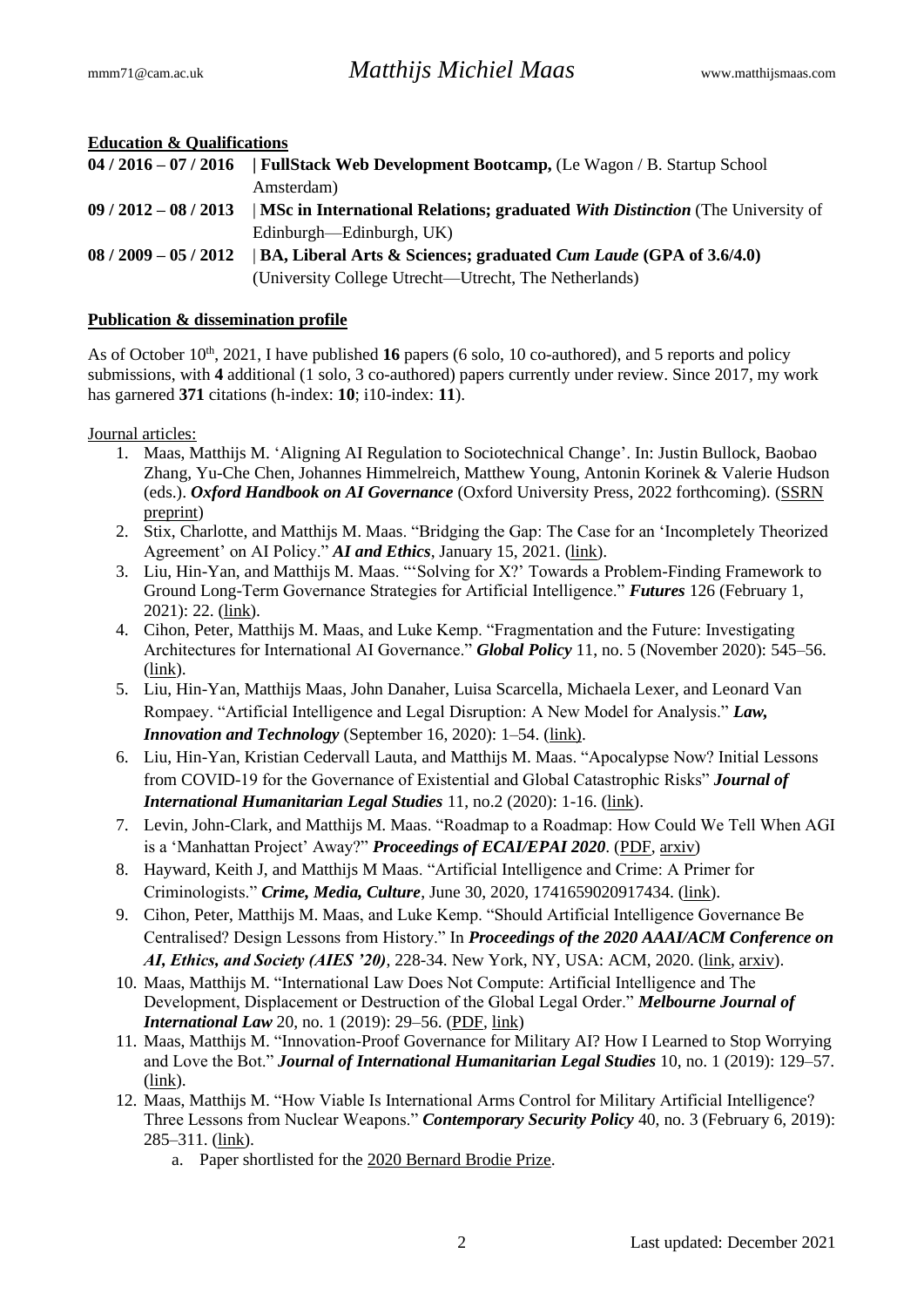- 13. Baum, Seth D., Stuart Armstrong, Timoteus Ekenstedt, Olle Häggström, Robin Hanson, Karin Kuhlemann, Matthijs M. Maas, et al. "Long-Term Trajectories of Human Civilization." *Foresight* 21, no. 1 (February 11, 2019): 53–83. [\(link\)](https://doi.org/10.1108/FS-04-2018-0037).
	- a. Paper featured in **BBC Future** piece on 'The Perils of short-termism' [\(link\)](http://www.bbc.com/future/story/20190109-the-perils-of-short-termism-civilisations-greatest-threat)
	- b. Awarded the [2020 Literati Award for 'Outstanding Paper'](https://www.emeraldgrouppublishing.com/journal/fs/literati-awards/foresight-literati-award-winners-2020)
- 14. Liu, Hin-Yan, Kristian Cedervall Lauta, and Matthijs Michiel Maas. "Governing Boring Apocalypses: A New Typology of Existential Vulnerabilities and Exposures for Existential Risk Research." *Futures* 102 (2018): 6–19. [\(link\)](https://doi.org/10.1016/j.futures.2018.04.009).
	- a. December 2021: featured in **New York Times** by Adam Grant [\(link\)](https://www.nytimes.com/2021/12/10/opinion/covid-omicron-psychology-fear.html)
- 15. Maas, Matthijs M. "Two Lessons from Nuclear Arms Control for the Responsible Governance of Military Artificial Intelligence." In *Envisioning Robots in Society – Power, Politics, and Public*  Space, Vol. 311. Frontiers in Artificial Intelligence and Applications. IOS Press, 2018. [\(link\)](https://doi.org/10.3233/978-1-61499-931-7-347)
- 16. Maas, Matthijs M. "Regulating for 'Normal AI Accidents'—Operational Lessons for the Responsible Governance of AI Deployment." In *Proceedings of the 2018 AAAI / ACM Conference on Artificial Intelligence, Ethics and Society (AIES'18)*. New Orleans: Association for the Advancement of Artificial Intelligence, 2018. [\(link\)](https://doi.org/10.1145/3278721.3278766)

Manuscripts in preparation or under review:

- 17. Maas, Matthijs M., Kayla Matteuci, Di Cooke. 'Silicon to Ash: Military Artificial Intelligence as Global Catastrophic Risk'. In: Clarissa Rios Rojas, Catherine Richards, Martin Rees (eds.). *Cambridge Conference on Catastrophic Risk.*
- 18. Sundaram, Lalitha, Matthijs M. Maas, SJ Beard. 'From Evaluation to Action: ethics, epistemology and extreme technological risk' In: Catherine Rhodes (ed). *Managing Extreme Technological Risk*. World Scientific. (Forthcoming 2022).
- 19. Maas, Matthijs M. 'AI, Governance Displacement, and the (De)Fragmentation of International Law'. [\(SSRN](https://papers.ssrn.com/sol3/papers.cfm?abstract_id=3806624) preprint).
- 20. Trabucco, Lena, and Matthijs M. Maas. 'Into the Thick of It: Mapping the Landscape of AI Strategic Partnerships' For conference "*The Algorithmic Turn in Security and Warfare*", Centre for War Studies, University of Southern Denmark.

Other publications (books, reports, policy submissions):

- 21. Maas, Matthijs M., Diane Cooke, Tom Hobson, Lalitha Sundaram, Haydn Belfield, Lara Mani, Jess Whittlestone, Seán Ó hÉigeartaigh. "Reconfiguring Resilience for Existential Risk: Submission of Evidence to the Cabinet Office on the new UK National Resilience Strategy" Centre for the Study of Existential Risk. September 27<sup>th</sup>, 2021. (Response ID: ANON-7FMB-F6JK-W). [\(link,](https://www.cser.ac.uk/resources/reconfiguring-resilience-existential-risk-submission-evidence-cabinet-office-new-uk-national-resilience-strategy/) [PDF\)](https://www.cser.ac.uk/media/uploads/files/Maas_et_al._2021_-_Reconfiguring_Resilience_for_ER_-_Submission_on_UK_National_Resilience_Strategy.pdf).
- 22. Clarke, Sam, Jess Whittlestone, Matthijs Maas, Haydn Belfield, José Hernández-Orallo, Seán Ó hÉigeartaigh. "Submission of Feedback to the European Commission's Proposal for a Regulation laying down harmonised rules on artificial intelligence". Centre for the Study of Existential Risk. – 10 August 2021. [\(link\)](https://www.cser.ac.uk/resources/feedback-european-regulation/%20/%20https:/ec.europa.eu/info/law/better-regulation/have-your-say/initiatives/12527-Artificial-intelligence-ethical-and-legal-requirements/F2665626_en)
- 23. Avin, Shahar, Lalitha Sundaram, Jessica Whittlestone, Matthijs Maas, and Thomas Hobson. "Submission of Evidence to The House of Lords Select Committee on Risk Assessment and Risk Planning." Centre for the Study of Existential Risk, February 3, 2021. [\(link\)](https://doi.org/10.17863/CAM.64180).
- 24. Belfield, Haydn, José Hernández-Orallo, Seán Ó hÉigeartaigh, Matthijs M. Maas, Alexa Hagerty, and Jess Whittlestone. "Consultation on the White Paper on AI – a European Approach". Submission to European Commission public consultation. Centre for the Study of Existential Risk. - June 15, 2020. [\(link\)](https://www.cser.ac.uk/news/response-european-commissions-consultation-ai/)
- 25. Kemp, Luke, Peter Cihon, Matthijs Michiel Maas, Haydn Belfield, and Zoe Cremer. "UN High-Level Panel on Digital Cooperation: A Proposal for International AI Governance." UN High-Level Panel on Digital Cooperation, February 26, 2019. [\(PDF\)](https://digitalcooperation.org/wp-content/uploads/2019/02/Luke_Kemp_Submission-to-the-UN-High-Level-Panel-on-Digital-Cooperation-2019-Kemp-et-al.pdf).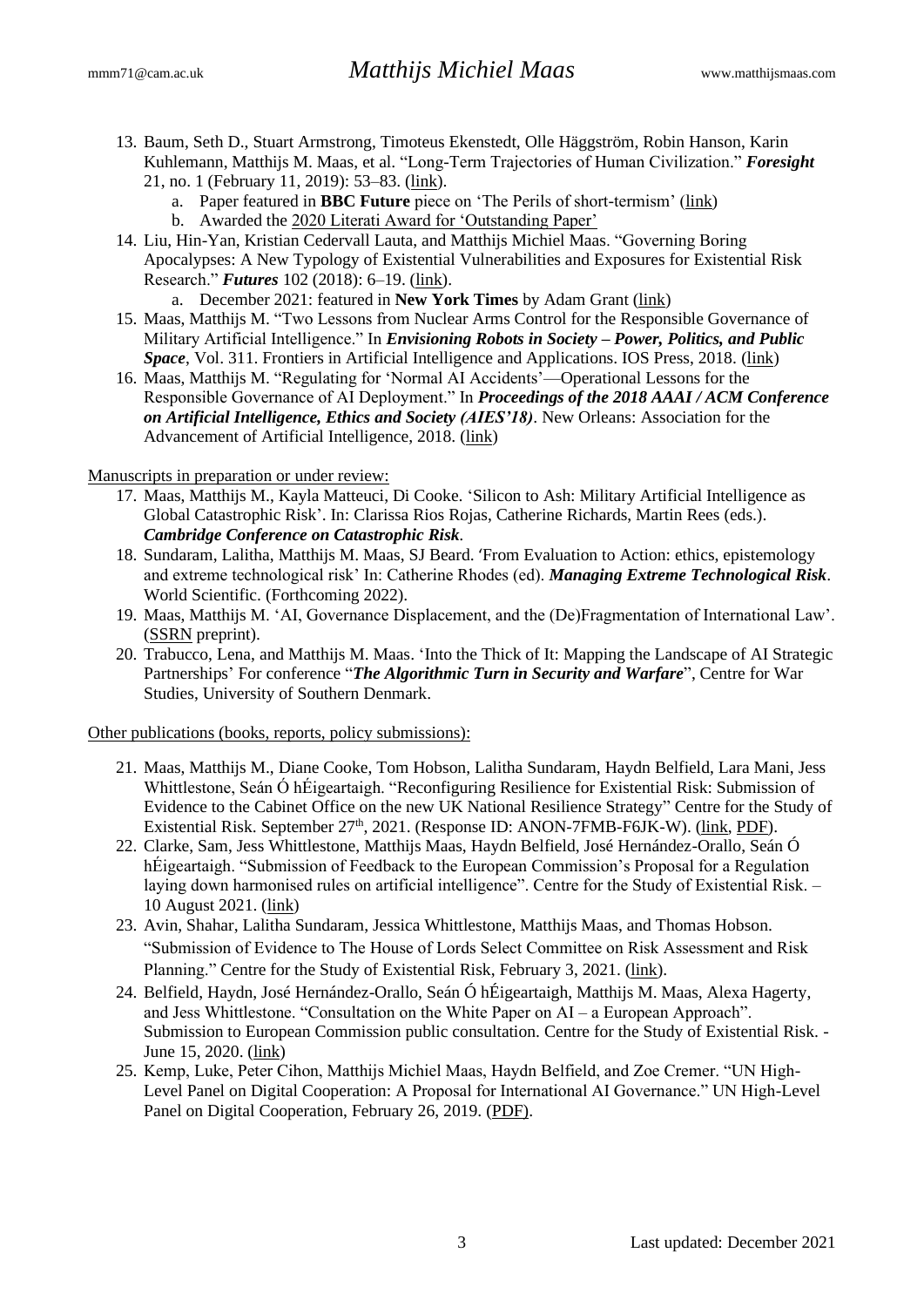26. Maas, Matthijs M., Tim Sweijs, and Stephan De Spiegeleire. *Artificial Intelligence and the Future of Defense: Strategic Implications for Small- and Medium-Sized Force Providers*. The Hague, The Netherlands: The Hague Centre for Strategic Studies, 2017. [\(link\)](http://hcss.nl/report/artificial-intelligence-and-future-defense).

# **Reviewer**

- General Publishers: *OUP*
- Policy; Security: *Global Policy; European Journal of International Security, RUSI Journal; St Antony's International Review; Risk, Hazards & Crisis in Public Policy, Political Studies*
- Law: *International Review of the Red Cross; Retskraft.*
- AI; Tech: *Journal of Artificial Intelligence Research, Science and Engineering Ethics, Futures; Foresight*

## **Selected Presentations & Speaking Engagements**

Since 2016, I have presented at over two dozen international conferences, workshops, or public events. This includes invitation-only events; subject area conferences, and public events. A detailed list of presentation subjects and materials is available upon request.

Key: (**P**)resentation, (**K**)eynote, (**R**)oundtable, (**W**)orkshop participant, (**D**)ebate, (**Pod**)cast. No notation indicates a presentation.

**2021:** (**P,R**) UTokyo-Cambridge Voices Series: "Resilience and Global Risk" [\(link\)](http://sp.t.u-tokyo.ac.jp/UTokyo_Cam/wp-content/uploads/2021/11/UTokyo-Cambridge-Voices%EF%BC%BF20211215flyer_rev%E3%80%80%E6%8E%B2%E8%BC%89%E7%94%A8.pdf) // **(P**,**R)** European Society of International Law (ESIL) Annual Conference (Stockholm 2021), Special Interest Group on International Law and Technology // **(R)** CSER panel '*Doom and Doubt: Uncertain Futures & Open Questions about Existential Risk'* [\(video\)](https://www.youtube.com/watch?v=RuaD1fnr6wQ) // (**P**,**R**) CHAI Virtual Workshop – *'Capability-Scalable AI Governance? Precedent or Adaptability?'* // (**P**,**R**) Gothenburg University – Chalmers AI Research Centre event 'Quo Vadis, AI Ethics?'. Presentation: '*Bridging the gap: the case for an 'Incompletely Theorized Agreement' on AI Policy'* [\(video,](https://www.youtube.com/watch?v=LRxMY6whdt4) [slides\)](https://www.matthijsmaas.com/uploads/21.06.07%20-%20Quo%20Vadis%20AI%20Ethics%20-%20Stix%20and%20Maas%20-%20Bridging%20the%20Gap%20-%20public.pdf) // (**P**, **R**) Centre for the Governance of AI, Work-in-Progress presentation // (**W**) University of Edinburgh 'Novel Beings Network' Workshop // (**Pod**) The Leiden Security and Global Affairs podcast, 'Governing AI and Autonomous Weapon Systems' [\(link\)](https://www.leidensecurityandglobalaffairs.nl/articles/podcast-episode-1-governing-ai-and-autonomous-weapon-systems-with-matthijs-maas-and-tim-wuisman) // (**P**,**R**,**W**) International Studies Association (ISA 2021) – *FC12*: Theoretical Perspectives on International Law, *TE39*: International Law, Norms, and Arms Control for Emerging Technologies, *TD28*: Gaming as a Research Method for Foreign Policy and International Politics // (**P**) Law, Technology and Disruption Conference, City University of Hong Kong // (**P**) Asser Institute Winter Academy on Artificial Intelligence and Law 2021. *International Governance of Artificial Intelligence: Charting a Regime Architecture.*

**2020:** (**K**) keynote at the Effective Altruism Netherlands 'Longtermism' event. "*The Long-Term, Up-Close: Developments, Debates, Directions*" // (**D**) Mclaughlin College Debate: 'AI as an Existential Risk' // (**P**) Evaluating Progress in AI (EPAI) 2020, Santiago de Compostela (digital), presentation on 'Roadmap to a Roadmap // (**P**) AAAI/ACM Conference on Artificial Intelligence, Ethics, and Society 2020. New York, USA. Title: "*Should Artificial Intelligence Governance be Centralised? Design Lessons from History"*

**2019:** (**P**) Effective Altruism Zurich workshop 'Careers in AI Governance', (**P**) University of Southern Denmark Centre for War Studies Annual Conference 'Technology & Digitalization as Forces of Change' // (**P**) TechFestival Copenhagen 2019, on 'Human Rights, Human Values, and AI' // (**P**, **R**, **W**) University of Gothenburg, *AI for Health and Healthy AI* // (**P**) DwD-GCRF-UKADR-DRG-UKCDR International Conference, 2019 Northumbria University 'New points of departure in transitioning disaster reduction and sustainability challenges' // (**W**) CIFAR/UNIDIR Workshop Regulating Defense and Security AI Technologies: Options Beyond Traditional Arms Control. Toronto. By invitation // (**P, R**) TILTing Perspectives conference, Tilburg University // (P, R) 8<sup>th</sup> Cambridge International Law Journal Conference 2019: [\(video\)](http://www.youtube.com/watch?v=a1gREVAQP58) / (P) 'Tech&Law Breakfast', Digitalisation Hub, Faculty of Law, University of Copenhagen on 'AI as threat and opportunity for the global legal order'.

**2018:** (**Pod**) interview with John Danaher Algocracy podcast [\(link\)](https://algocracy.wordpress.com/2018/12/02/episode-49-maas-on-ai-and-the-future-of-international-law/) // (**P, R**) University of Copenhagen *Beyond Killer Robots* conference, on 'Innovation-Proof Governance for Military Artificial Intelligence' // (**K**) Keynote at Copenhagen Common Session Conference on Critical Criminology, on 'AI, Crime, and Policing: Now That We're In The Future, What Does That Look Like?' // (**W**) Centre for the Study of Existential Risk workshop on 'Plutonium, Silicon & Carbon: cybersecurity risks of nuclear weapons systems' // (**P**, **R**) September 8, 2018: Workshop 'AI and Legal Disruption' at Copenhagen TechFestival 2018. // (**R**, **W**) Holberg Prize Week, Bergen, Norway: selected to represent Denmark in the Holberg Prize Masterclass 2018 with Prof. Cass Sunstein. Title of talk: "*Human Error about-, in-, and with-AI"*. [\(link,](http://link/) [video\)](https://www.youtube.com/watch?v=YjhY6mVG2_0&t=3392s) // (**W**) Cambridge Conference on Catastrophic Risk (CCCR) 2018 organized by Centre for the Study of Existential Risk (CSER). // (**P**) International